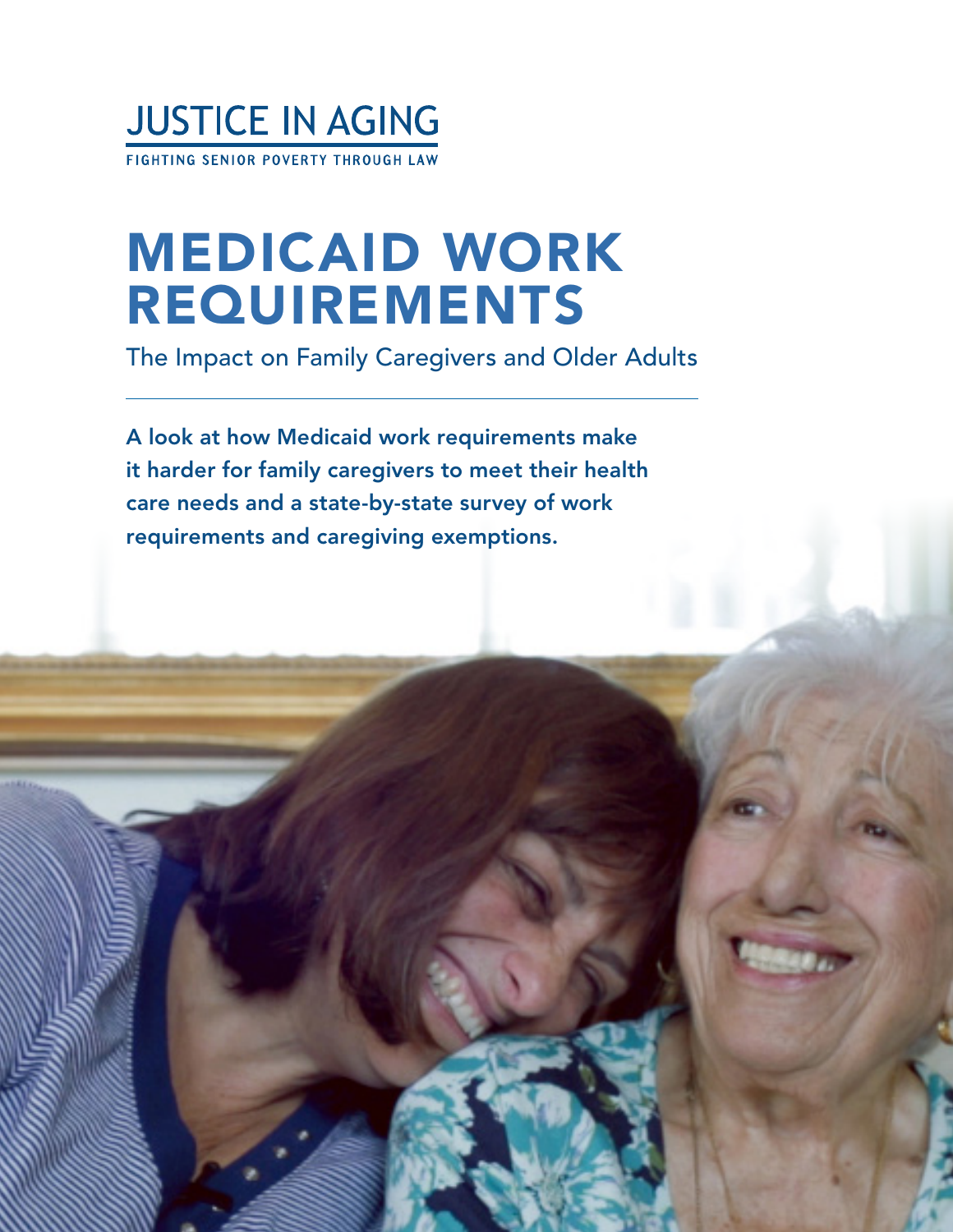## <span id="page-1-0"></span>**JUSTICE IN AGING**

**FIGHTING SENIOR POVERTY THROUGH LAW** 

ISSUE BRIEF • NOVEMBER 2018 Natalie Kean, Staff Attorney, Justice in Aging

# INTRODUCTION

Millions of Americans help take care of family, friends, and neighbors who are sick, have a disability, or need help at home as they age. Unpaid family caregivers provide the majority of long-term services and supports to older adults and others living in the community who need assistance with activities such as getting out of bed, eating, bathing, dressing, transportation, or going to the doctor. An estimated 40 million Americans provide care to an adult with limitations in daily activities, and nearly one-quarter provide over 40 hours of care per week.<sup>[1](#page-14-0)</sup>

Balancing work and these caregiving responsibilities is difficult, even under the best of circumstances. Many family caregivers who are also employed lack the flexibility in their employment needed to handle emergencies as well as routine caregiving responsibilities. Additionally, many low-wage jobs are seasonal or do not provide stable hours. For those who do not have the option of taking time off with pay, balancing work and family responsibilities can be nearly impossible. In addition, family caregivers are often older adults themselves and may experience additional barriers to employment and burdens from caregiving responsibilities.

Given these challenges, Medicaid is a critical source of support for low-income family caregivers who would otherwise lack insurance coverage and the means to access the health care they need to support their own well-being. However, numerous states are currently implementing or considering restrictions on Medicaid coverage such as requiring eligible individuals to work or participate in "community engagement" activities. This issue brief looks at how imposing work requirements creates additional hurdles that family caregivers must overcome to get and maintain their Medicaid coverage.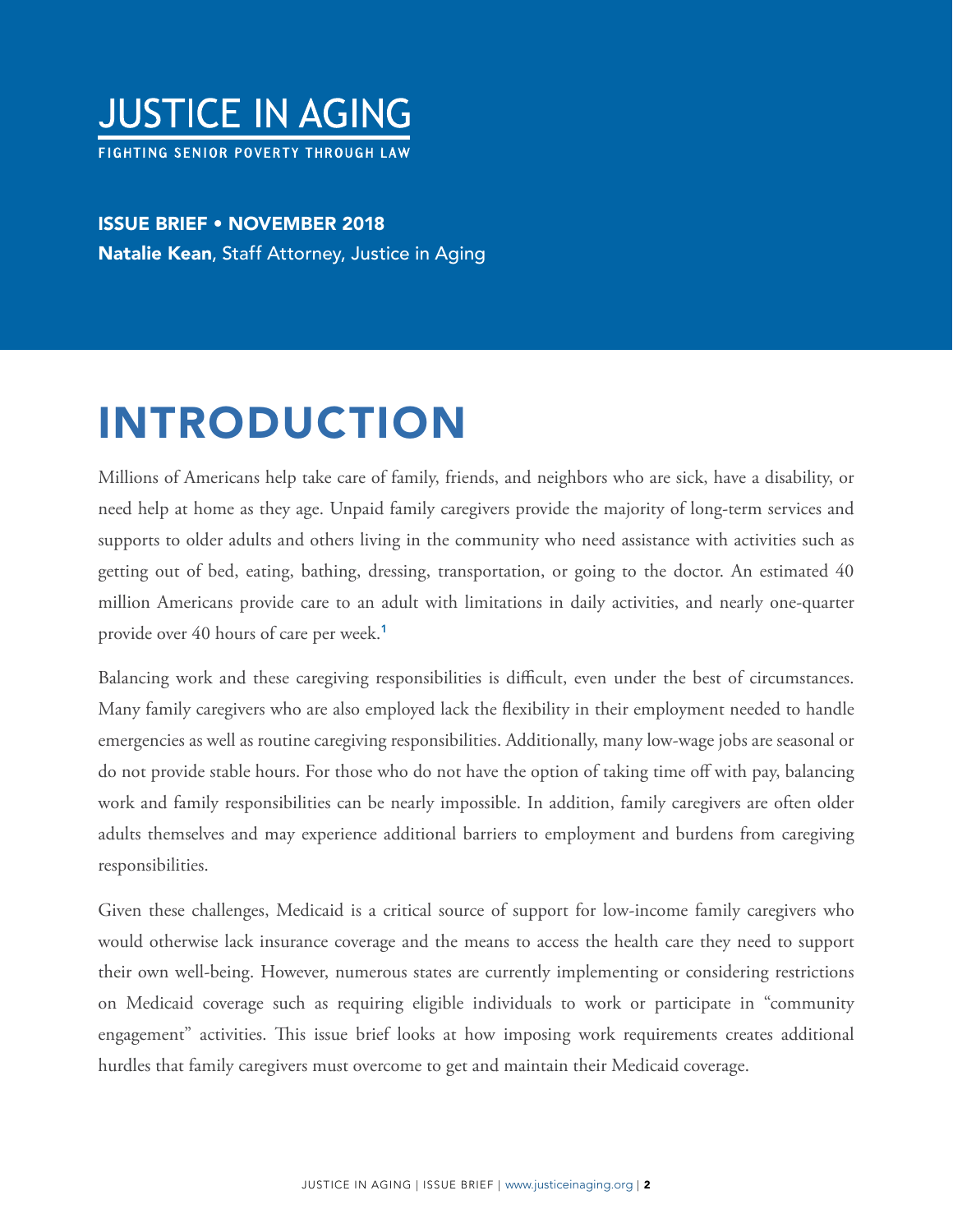#### <span id="page-2-0"></span>Why Does Medicaid Matter to Family Caregivers?

Medicaid is a lifesaver for individuals who have to cut back their hours or leave the workforce to care for an older family member or friend. Family caregivers are less likely than non-caregivers to have access to

health insurance through a job or spouse because they are more likely to be out of the workforce or working in part-time, low-wage jobs that do not offer benefits.<sup>[2](#page-14-0)</sup> In fact, for those Medicaid enrollees under 65 who are not working, having caregiving responsibilities is a primary reason why they don't work outside the home.<sup>[3](#page-14-0)</sup> Furthermore, more than 4 in 5 family caregivers are under age 65[4](#page-14-0) and are therefore not likely eligible for Medicare. Thus, Medicaid is an important source of health insurance coverage for many family caregivers who do not have access to other affordable coverage options.



or limitation affecting their daily life

Medicaid is critical to helping low-income caregivers take care of their own health while they care for loved ones. A recent poll shows that almost 40% of family caregivers have a physical or mental health condition or a physical limitation that affects their daily life and activities.<sup>[5](#page-14-0)</sup> Moreover, a third of family caregivers report that they have neglected their own health care due to their caregiving responsibilities.<sup>[6](#page-14-0)</sup>

#### Who Are Family Caregivers?

Family caregivers are broadly defined as any relative, partner, friend, or neighbor who has a significant personal relationship with, and who provides a broad range of assistance for, an older person or an adult with a chronic, disabling or serious health condition.<sup>[7](#page-14-0)</sup> Most family caregivers provide this care in response to the needs of the people they care for and are close to; and most are providing this assistance without



### nearly  $\Box$   $\Box$  of U.S. workers 45-74 adult relative.

training.[8](#page-14-0) They may not even consider themselves caregivers, much less keep track of how much time they spend each week providing this care.

Only a third of care recipients live in their family caregiver's home; almost half of persons receiving care live in their own homes.<sup>[9](#page-14-0)</sup> More than 3 of 4 family caregivers incur an average of about \$7,000 in out-of-pocket costs related to their caregiving.<sup>[10](#page-14-0)</sup> About 6 in 10 family caregivers also work at paid jobs;<sup>[11](#page-14-0)</sup> and nearly two-thirds of U.S. workers ages 45 to 74 provide care for an older adult relative.<sup>[12](#page-14-0)</sup>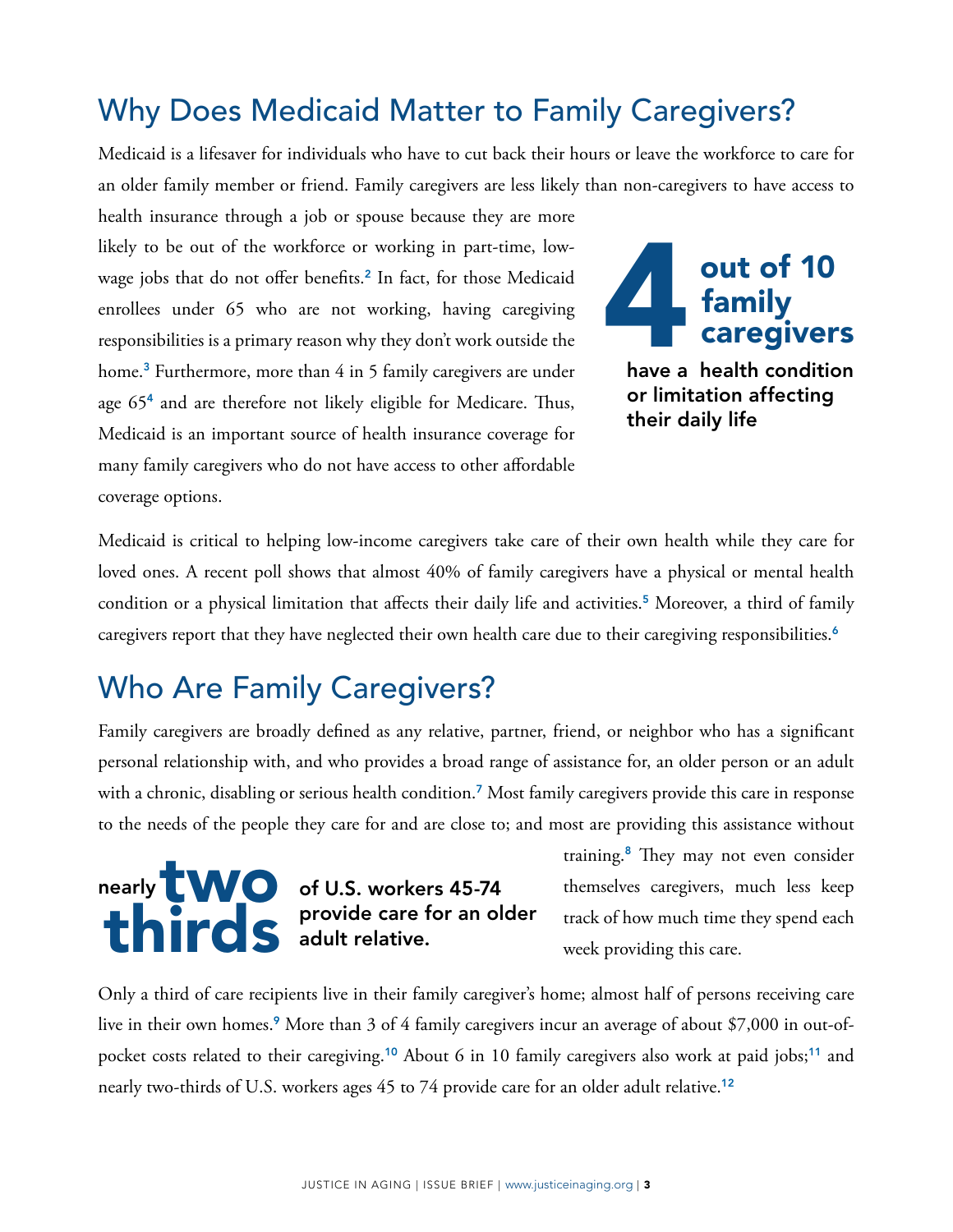<span id="page-3-0"></span>While some of this care is provided to those with steady and relatively predictable care needs, sometimes a loved one experiences a sudden illness or accident that changes their care needs, and takes the family caregivers away from their jobs and other responsibilities. Over time, many family caregivers have to quit their jobs or reduce their hours due to caregiving responsibilities or the stress and health effects of caregiving.

Family caregiving cuts across gender and generation. About 40% of family caregivers are men and close to 1 in 4 is a Millennial.<sup>[13](#page-14-0)</sup> However, the majority of family caregivers are women, and over a third are between the ages of 50 and 64.[14](#page-14-0)



Moreover, the challenges of family care are disproportionately borne by women, people of color, and individuals who are low-income. For example, lower income family caregivers are more likely to be the sole unpaid caregiver and less likely to be caring for someone who also receives paid help.<sup>[15](#page-14-0)</sup> Over half of women caregivers with incomes of \$35,000 or less spend more than 20 hours per week providing care.<sup>[16](#page-14-0)</sup>

A third of women caregivers decrease their paid work hours, more than 20% take leaves of absence, and almost 15% retire early.<sup>[17](#page-14-0)</sup> Women who are family caregivers are more than twice as likely as non-caregivers to live in poverty.<sup>[18](#page-14-0)</sup> And more than half of women caregivers have a chronic condition of their own and a quarter experience health problems as a result of their caregiving.<sup>[19](#page-14-0)</sup>

#### What Are State Medicaid Programs Requiring Family Caregivers to Do?

In January 2018, the Centers for Medicare & Medicaid Services (CMS) announced a new policy regarding states' ability to condition Medicaid eligibility and enrollment on fulfilling work requirements. In a letter to all state Medicaid directors, CMS explained that it would "support state efforts to test incentives that make participation in work or other community engagement a requirement for continued Medicaid eligibility or coverage for certain adult Medicaid beneficiaries in demonstration projects."<sup>[20](#page-14-0)</sup> CMS outlined parameters for states to consider in designing demonstration projects ("waivers") that include work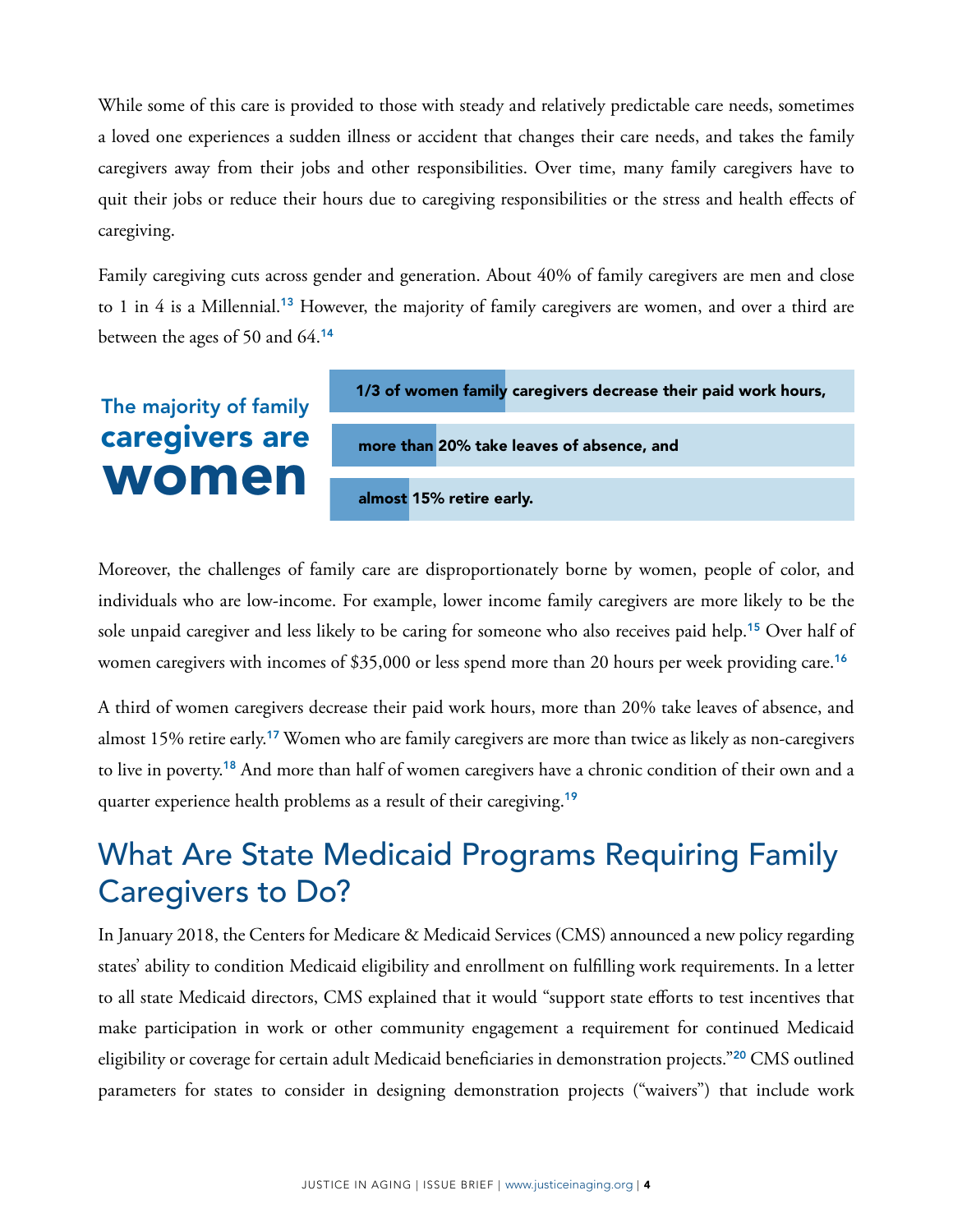<span id="page-4-0"></span>requirements, including exempting certain populations from such requirements and allowing "a variety of activities" to count as work. Although the guidance suggested that states consider exempting "primary caregivers of dependents" and allowing caregiving for "elderly family members" to count as work, CMS does not require states to do either.

#### Which States Are Imposing Work Requirements?

As of November 2018, 17 states are either implementing or have a written plan to impose work requirements as a condition of Medicaid eligibility. Only 8 of these states have expanded their Medicaid programs under the Affordable Care Act (ACA) to cover childless adults under age 65 with income below 138% of the federal poverty level (FPL). These states are primarily targeting work requirements to the Medicaid expansion population, though some also include other adults under age 65 such as individuals eligible for transitional medical assistance or family planning services. The other 9 states that have not expanded Medicaid are primarily targeting very low-income parents, "caretaker relatives" of dependent children, and other adults under age 65 who are eligible for Medicaid through a non-disability pathway.

A state applies to CMS for a waiver in order to impose work requirements as a "demonstration." As of November 1, 2018, CMS has approved four of those applications, three in states that have expanded Medicaid under the ACA (Arkansas, Indiana, New Hampshire), and in Wisconsin, a non-expansion state. However, the work requirements are currently effective only in Arkansas. Work requirements in Indiana, New Hampshire, Kentucky<sup>[21](#page-14-0)</sup> (if reapproved), and Wisconsin are set to take effect in 2019.

#### How Do States Apply These Requirements to Family Caregivers?

States that are pursuing work requirements as part of a demonstration proposal can (but are not required to) exempt family caregivers from work requirements or count caregiving hours as meeting the work requirements. However, implementing these options is complicated, since there is not a single Medicaid eligibility category for low-income family caregivers. Rather, an individual who serves as a family caregiver may be eligible based solely on their income in states that have expanded Medicaid, or they may qualify for "traditional" Medicaid through the "aged/blind/disabled" pathway or because they are a parent or "caretaker relative" of a dependent child, for example.

As shown in the table in the appendix, all states that have submitted applications to CMS for work requirement waivers do provide some exemptions for family caregivers. However, who would be eligible for these "caregiver" exemptions varies widely from state to state and is often unclear.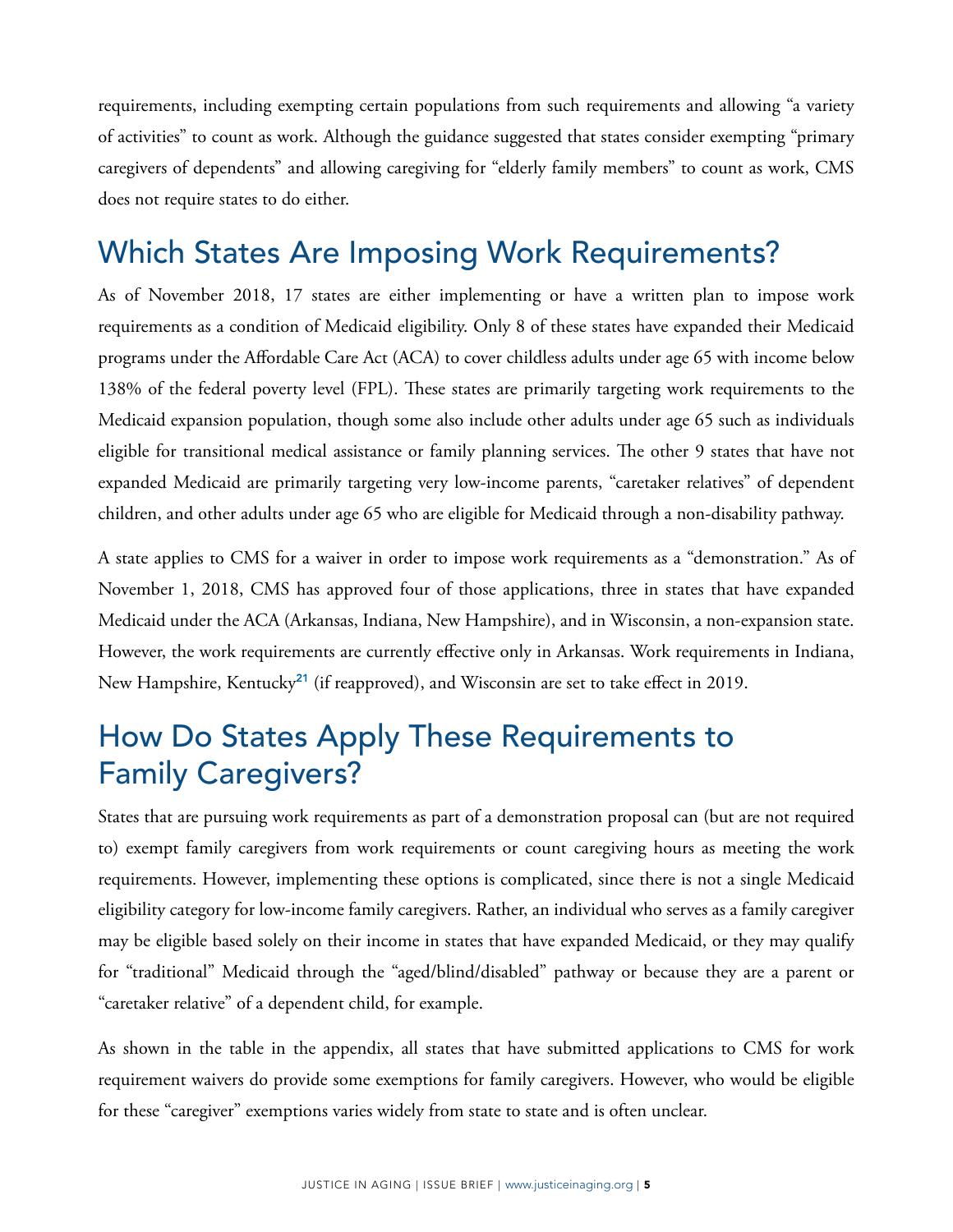### The 17 states that are considering or implementing work requirements

provide varying exemptions for caregivers

<span id="page-5-0"></span>

- Formulating waiver proposal states (3): Oklahoma, Tennessee, Virginia
- Pending CMS approval states (10): Alabama, Arizona, Kansas, Kentucky, Maine, Mississippi, Michigan, Ohio, South Dakota, Utah
- Approved states (4): Arkansas, Indiana, New Hampshire, Wezensin

<u>o Egipt – britin i 190 – 11</u> <u>TEN DE LA BIBLIOTTO DE L</u>

- Caregiving hours counted towards work requirement: Indiana, Kentucky, New Hampshire, South Dakota, Virginia
- $\left(\begin{matrix} \vert \vert \ \vert \end{matrix}\right)$  Exemption from work requirement applies to adults caring for persons who are not dependents/relatives or living in the same household: Alabama, Arkansas, Michigan, Maine, Oklahoma, Utah, Wisconsin
- Not currently expanding Medicaid under ACA
- Kanas and Arizona limit the cangiver exemption to n 7 caring for another Medicald enroller who is also a relative er havedsdel member.
- thit. Kentucky's waver was incafedated by a murt and is pending CMS recoperoral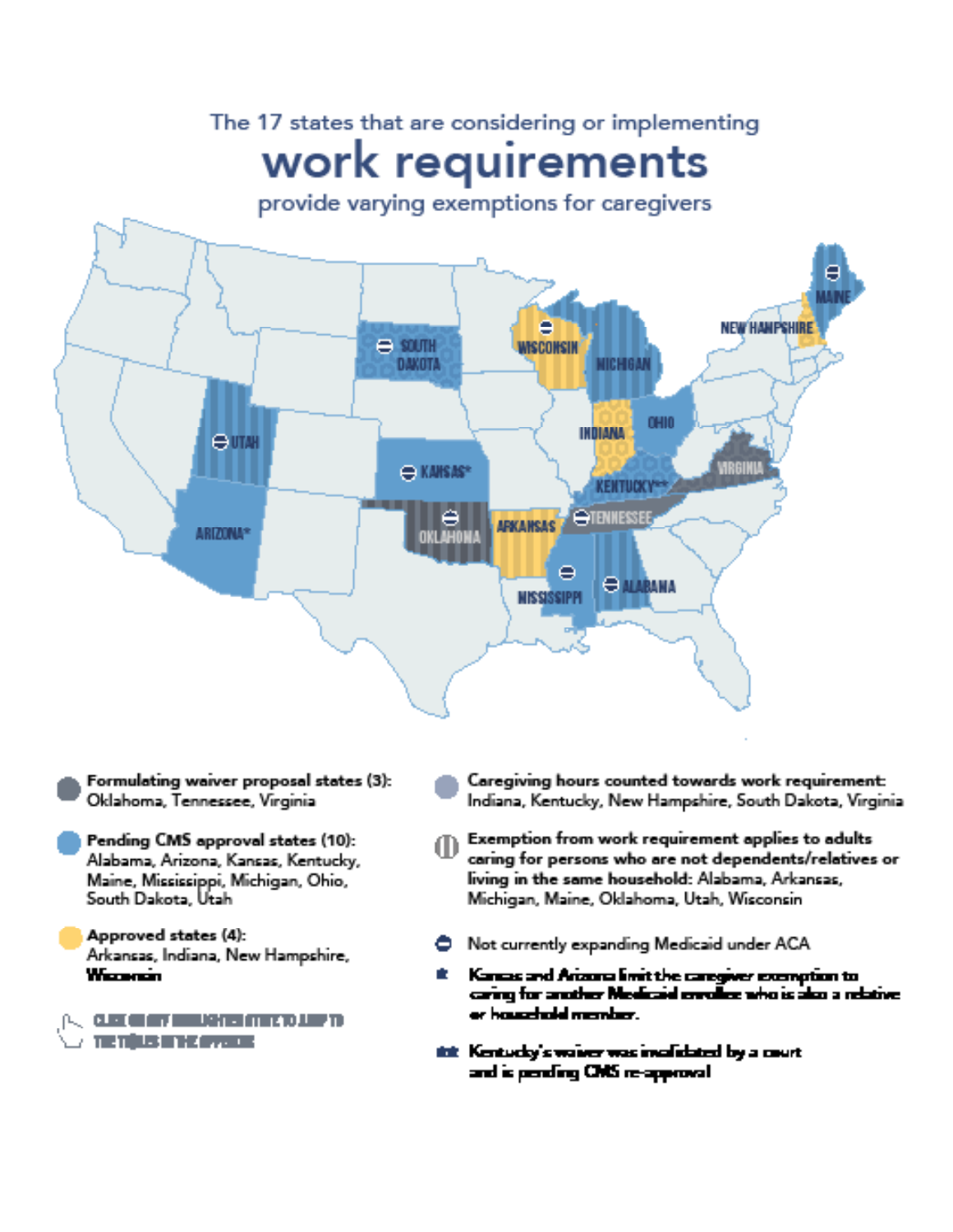<span id="page-6-0"></span>In all states, family caregivers for at least a subset of adult "dependents" or family members would be exempt from the work requirements.Wisconsin's exemption language is the broadest: "primary caregiver for a person who cannot care for himself or herself." Several other states exempt individuals "caring for an incapacitated person" but do not define "incapacitated" (Arkansas, Michigan, Maine, Oklahoma, Utah). The majority of states limit the exemption to care for a dependent (Indiana, Kentucky), a relative/ family member (Arizona, Virginia, Mississippi), or a household member (Ohio, Kansas, Tennessee, South Dakota). A few states impose additional limitations such as requiring a physician determination that the care is necessary (e.g., New Hampshire) or that the care recipient have certain conditions (e.g., a disability or mental illness).

Of the 17 states reviewed, 12 would either clearly exempt individuals who are providing care for someone who is not a household member, dependent, or relative, or credit the caregiving hours performed by these individuals towards meeting the state's work requirement.<sup>[22](#page-14-0)</sup> Two states, Arizona and Kansas, would limit the caregiver exemption to individuals providing care for another Medicaid enrollee. In Arizona, the person receiving care must be both a family member and enrolled in the state's LTSS (long-term services and supports) system.

## WHO WOULD BE eligible for "caregiver" exemptions

varies widely from state to state and is often unclear.

Only five states explicitly count caregiving hours towards meeting the work requirement (Indiana, Kentucky, New Hampshire, South Dakota, Virginia). In these states, caregiving for a non-dependent would generally count as work while individuals who provide caregiving for dependents, household members, or non-dependent relatives (depending on the state) would be eligible for an exemption. For example, Virginia proposes exempting primary caregivers for an adult dependent with a disability or a non-dependent relative, and counting "caregiving services for a non-dependent relative or

other person with a chronic, disabling health condition" as work. Indiana exempts primary caregivers of a "disabled dependent" from the work requirement and counts "caregiving services for a non-dependent relative or other person with a chronic, disabling health condition" as work. Indiana also specifies that employed family caregivers receiving unpaid leave benefits to provide family care under the federal Family and Medical Leave Act (FMLA) can count those hours towards the requirement.

Several states also outline a "good cause" exemption for individuals who have "an immediate family member in the home with a disability under federal disability rights laws and [were] unable to meet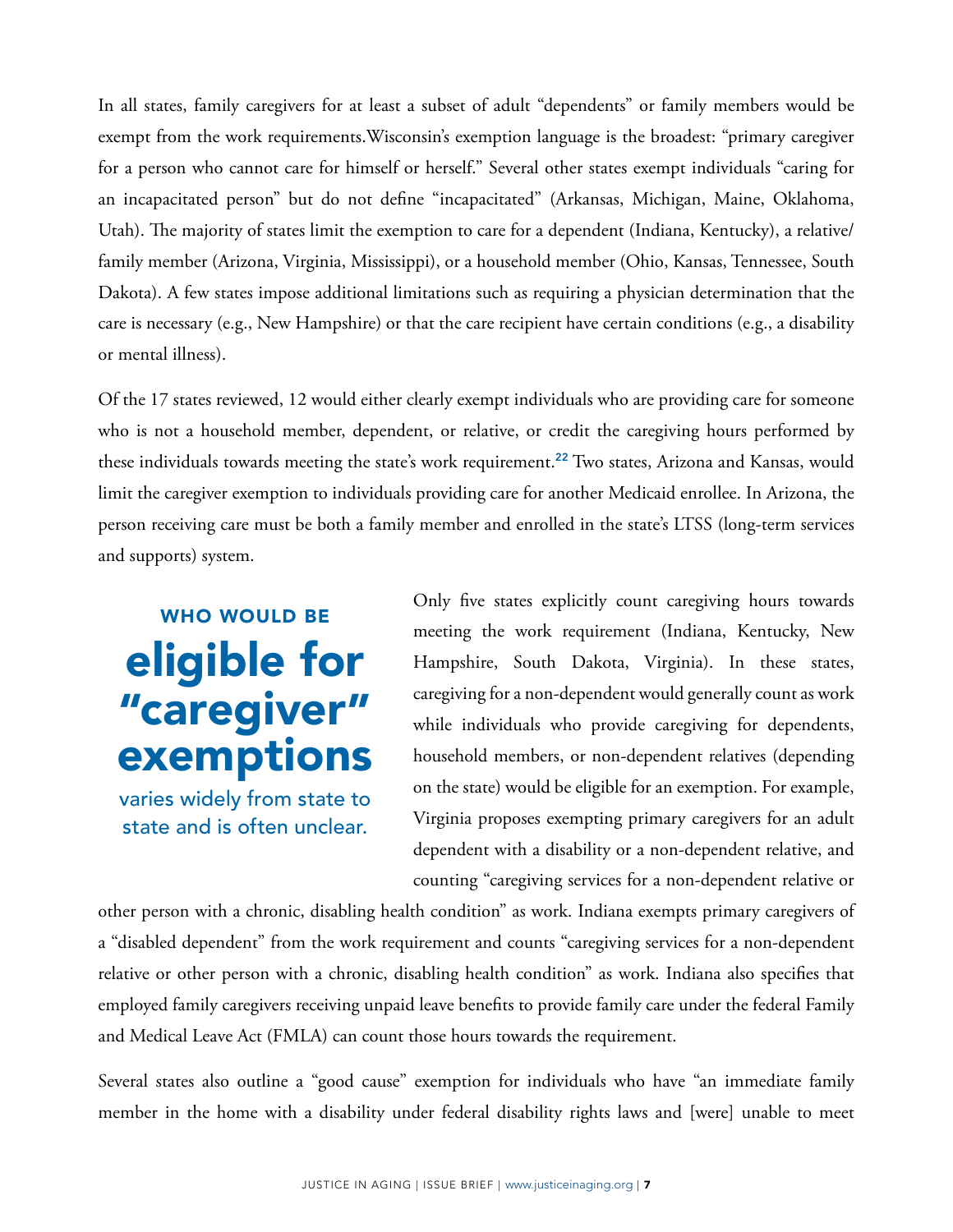<span id="page-7-0"></span>the requirement for reasons related to the disability of that family member; or for individuals whose immediate family member who was living in the home with the individual experiences a hospitalization or serious illness."<sup>[23](#page-14-0)</sup> This exemption appears to be aligned with exemptions for work requirements in the Supplemental Nutrition Assistance Program (SNAP) or Temporary Assistance for Needy Families (TANF) program.

Finally, some states exempt individuals based on age, including those under 65. This age-based exemption means that some family caregivers who are between 50 and 64 will not have to apply for the caregiver exemption or report their caregiving hours as work. However, these age exemptions vary by state, and therefore add another layer of complexity that those who are trying to understand the requirements must navigate.

| <b>EXEMPT</b>         | <b>STATE</b>                                                             |
|-----------------------|--------------------------------------------------------------------------|
| Age 50 and older      | Arkansas, Ohio, and Wisconsin                                            |
| Age 51 and older      | Oklahoma                                                                 |
| Age 55 and older      | Arizona                                                                  |
| Age 60 and older      | Alabama, Indiana, South Dakota, and Utah                                 |
| Age 63 and older      | Michigan                                                                 |
| No exemption under 65 | Kansas, Kentucky, New Hampshire, Maine, Mississippi, Tennessee, Virginia |

#### Age-based exemptions by state

### How does the Burden of Paperwork & Reporting Affect Family Caregivers?

Work requirements are extremely burdensome for beneficiaries to navigate and for states to administer. Requiring people to verify that they are either working or exempt from the requirement will inevitably lead to Medicaid-eligible individuals falling through the cracks simply because the process is too complicated, onerous or doesn't work correctly. The caregiver-specific exemptions states have outlined will require the family caregiver to apply for an exemption and provide documentation; and in most cases, the exemption's vague language and undefined terminology, such as "incapacitated" and "dependent," leaves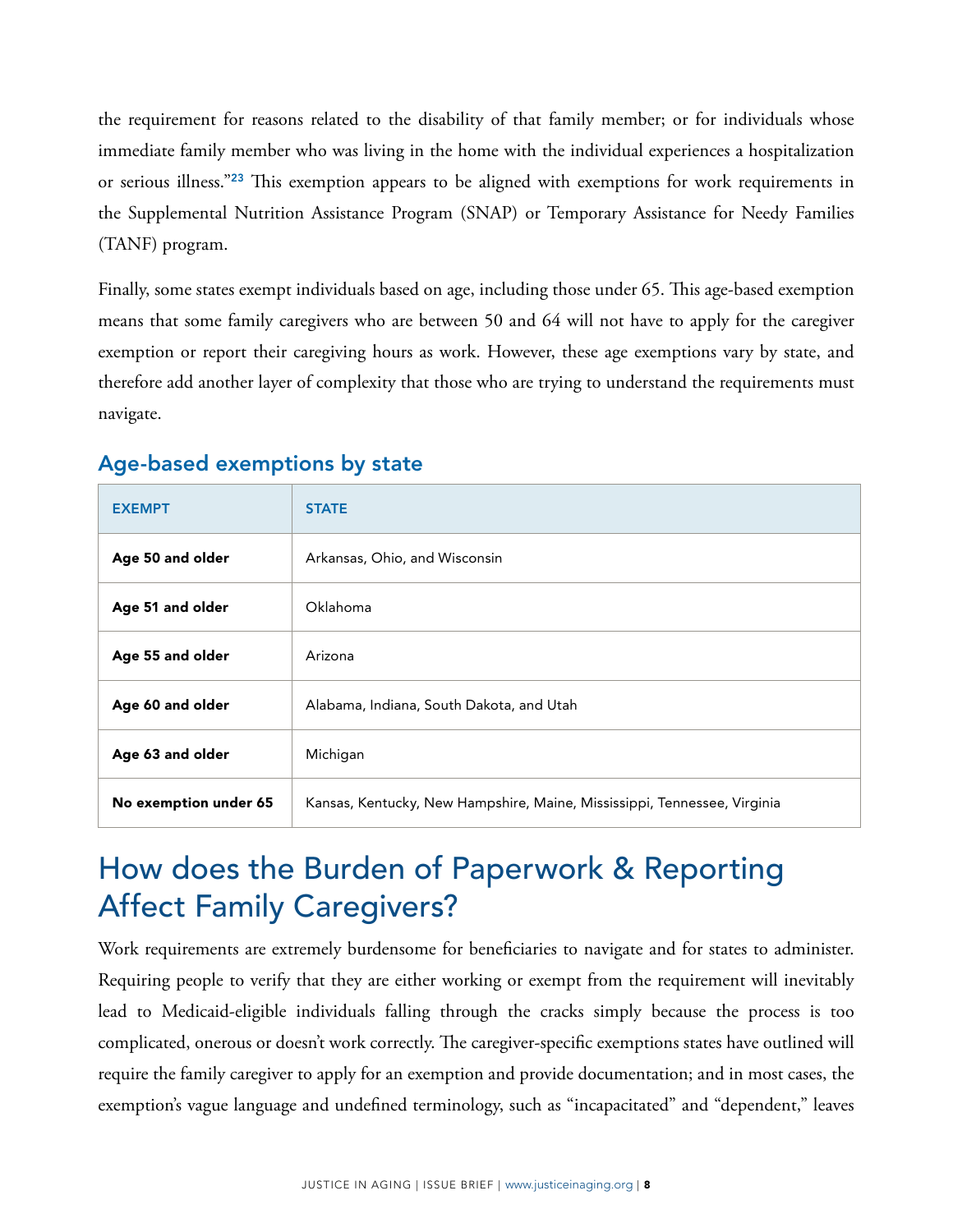<span id="page-8-0"></span>uncertainty about who is eligible, what they must show to be approved, and how often they must apply or verify their exempt status. And, although a few exemptions that some family caregivers may qualify for, such as those based on age or Medicaid-eligibility category, are likely to be easily verified through data sources and may not even require the individual to apply for the exemption, they are still subject to error if data is missing or entered incorrectly.

Even more burdensome for family caregivers is a requirement to report caregiving hours in order to remain enrolled in Medicaid. Most unpaid care is provided based on a broad range of day-to-day help needed by people with longer-term illnesses, disabilities, frailty, or other extended health conditions. As a result, the burden is going to be greatest for those who already face the most stressful situations of caring for a loved one with

significant and complex care needs. These individuals are often providing round-theclock care and do not have the time or energy to keep track and report their hours. Moreover, family caregivers

their coverage because of the burdens of navigating and reporting under the work requirements. Despite being eligible for Medicaid, some family caregivers are going to lose

generally are unaccustomed to tracking their hours and are unlikely to have a system in place to do so. Someone working at a paid job likely has access to documents such as pay stubs showing the number of hours they worked, whereas family caregivers do not have built-in record keeping and the burden would be on them to find a way to record their hours spent providing care.

Finally, many family caregivers are likely to be unaware that they are required to or unable to apply for an exemption or report their work. A recent Kaiser Family Foundation analysis of work requirement implementation in Arkansas showed that most of the thousands of people who lost Medicaid coverage did not know or understand the requirements.<sup>[24](#page-14-0)</sup> And even if they were aware of the requirements, a third do not have access to the internet to report their compliance; many Arkansans who lost coverage or are at risk of losing coverage also lack transportation to find or get to work. These are all barriers to maintaining coverage for family caregivers in other states imposing work requirements as well. Therefore, despite being technically eligible for Medicaid, at least some family caregivers are going to lose their coverage because of the burdens of navigating and reporting under the work requirements.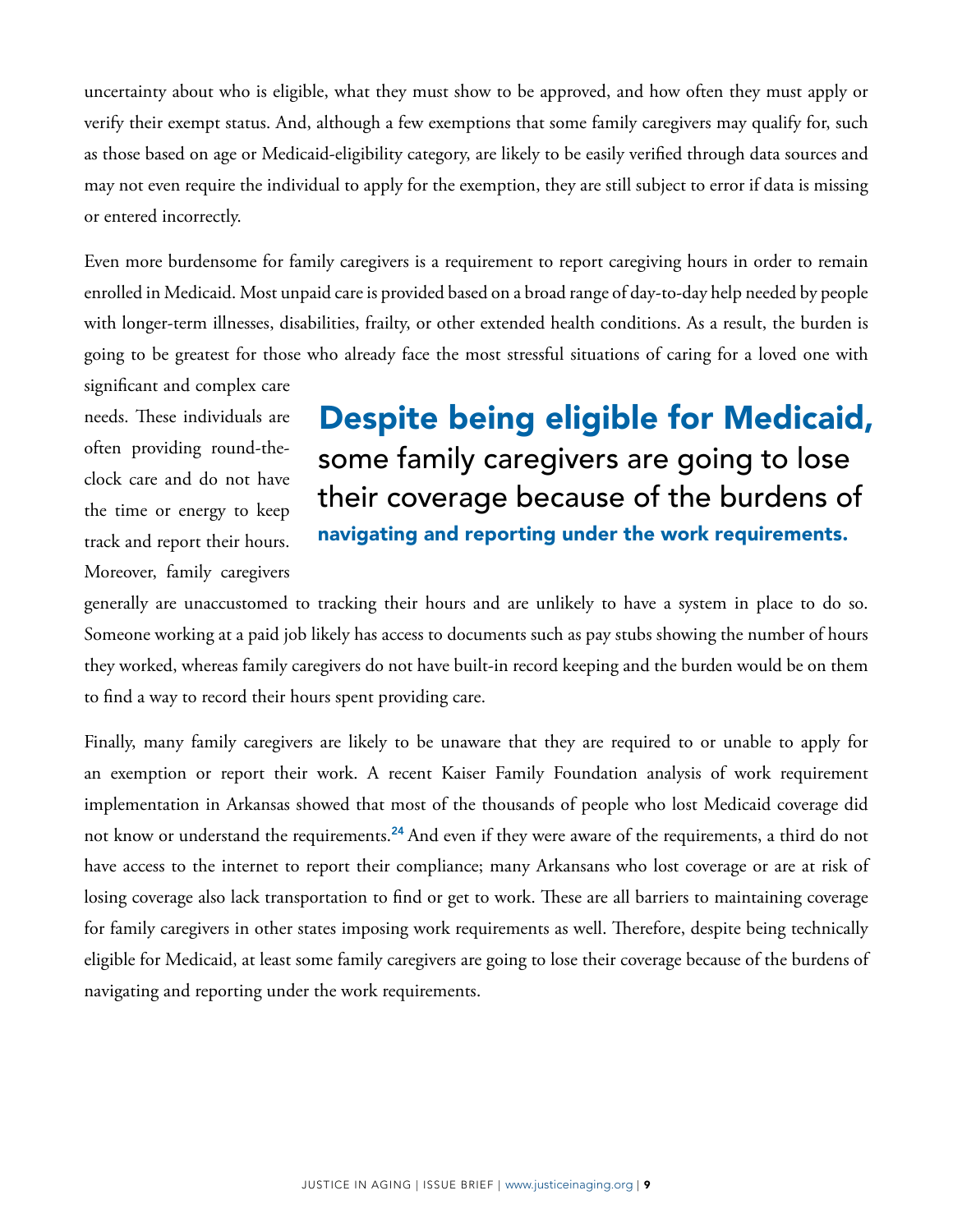## <span id="page-9-0"></span>WHAT ARE THE CONSEQUENCES?

### Family Caregivers Could Lose Coverage

Due to the complexity of these work requirements, some family caregivers who are eligible for Medicaid will lose coverage. They may not fit the state-specific definitions of caregiver exemptions, or they may not "work" the requisite number of hours on a regular basis. And as we have seen in Arkansas, work requirements will cause many to lose coverage because they are unaware of their obligations to report or the reporting systems will not function properly or adequately. Less than 15% of the beneficiaries whom Arkansas required to report work activities or apply for an exemption had successfully done so, indicating the vast majority were either unaware of this reporting requirement or unable to navigate it.<sup>[25](#page-14-0)</sup>

### Older Adults' Care Could Be Compromised

Without Medicaid coverage, family caregivers will have greater difficulty maintaining their own health, thus compromising their ability to provide care to others. Nearly 1 in 5 family caregivers report that their general health is worsened by their caregiving responsibilities,<sup>[26](#page-14-0)</sup> so having health coverage like Medicaid is especially critical to ensuring they can get treatment for their own health needs as well as prevent deterioration. Similarly, if individuals who provide occasional care are required to work a certain number of hours, they may be unable to devote the same amount of time to caregiving. Many family caregivers do not live with the person they are caring for, so having even just one or two fewer hours in the day to get to the person in need of care can be a barrier.

Taking away coverage from family caregivers also puts more older adults at risk of being institutionalized because their family or friends can no longer care for them. A recent study showed that caregiver factors, including age and strain, contribute to risk of long-term nursing home stays, and suggested that investing in better support for family caregivers could reduce long-stay nursing home use.<sup>[27](#page-14-0)</sup> Medicaid is one such vital support to ensure that caregivers are able to get the healthcare they need.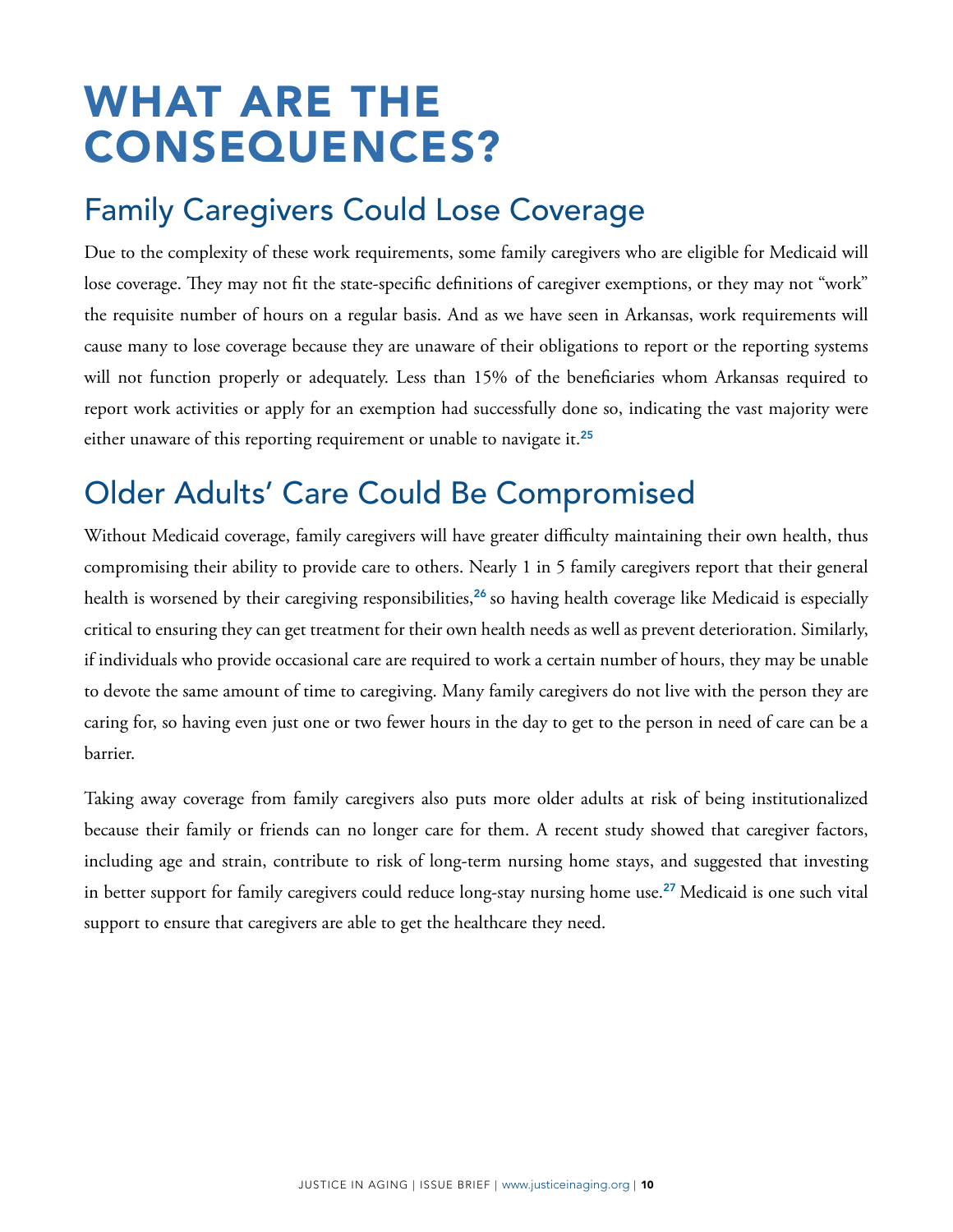<span id="page-10-0"></span>

#### Increased Health Disparities

Because family caregivers are more likely to be low-income, older, women, and people of color, compromising Medicaid coverage for this population will increase the health disparities they already face. For example, diabetes disproportionately affects people with low-incomes, older adults, and racial and ethnic minorities.<sup>[28](#page-14-0)</sup> Almost 25% of black adults and Hispanic adults ages 50-64 have diabetes, versus 12% of white adults in the same age group.<sup>[29](#page-14-0)</sup> However, Medicaid has provided access to treatment to a large portion of the population living with diabetes, especially in expansion states.<sup>[30](#page-14-0)</sup>

Given this overlap between characteristics of caregivers who are most likely eligible for Medicaid themselves and populations experiencing the greatest health disparities, taking away Medicaid coverage from this population by imposing work requirements will only exacerbate health disparities.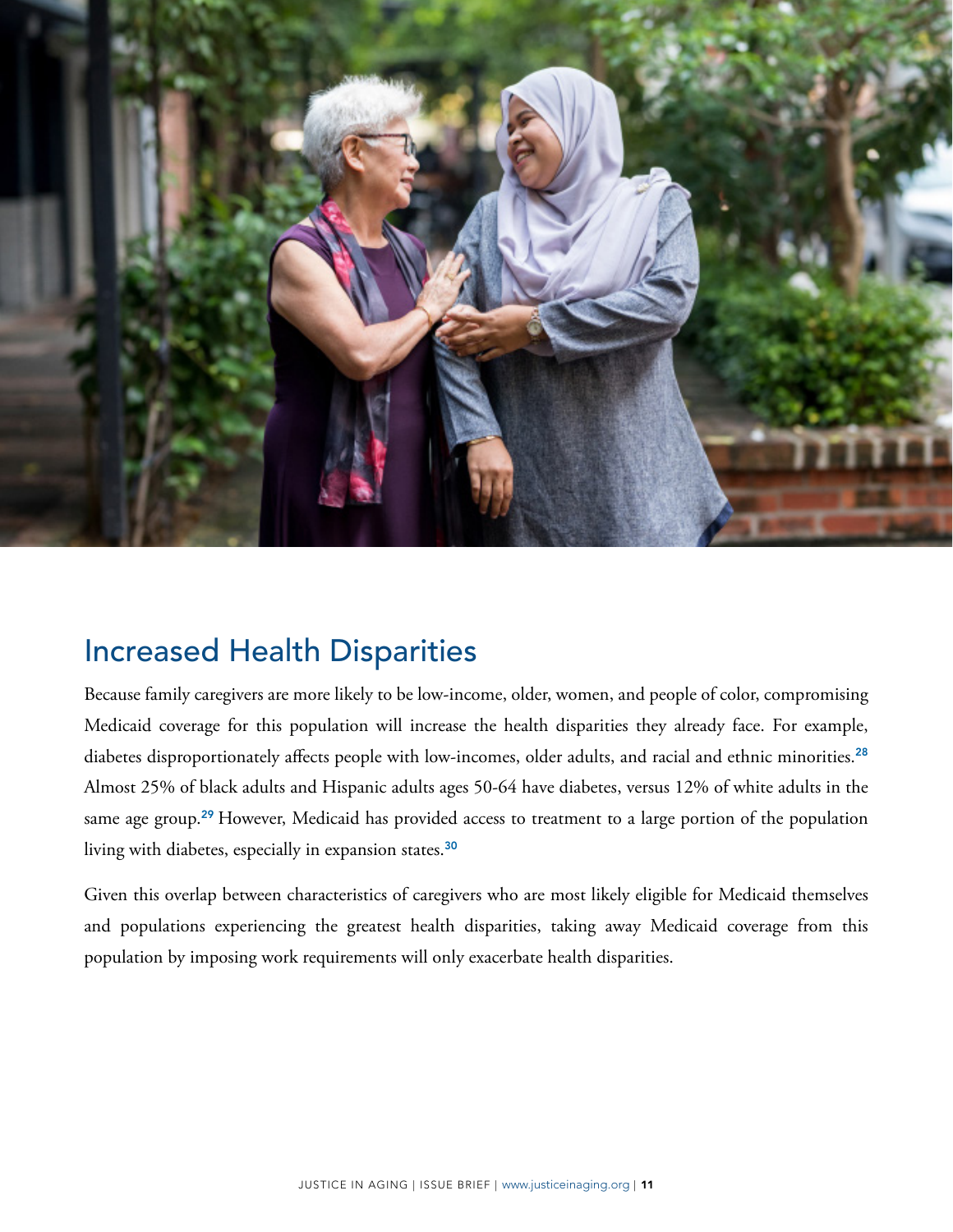

## CONCLUSION

Taking away Medicaid coverage by imposing work requirements on family caregivers will harm both the caregivers and the persons they care for, increasing health disparities and jeopardizing the ability of older adults to continue living at home and in their communities. While states are recognizing some types of family caregiving as either work or qualifying an individual for an exemption, the parameters are vague and in some cases narrow. The likely result is that some family caregivers who are eligible for Medicaid will nonetheless lose their coverage because their caregiving work does not meet the state's definitions or qualify them for an exemption. Even more are at risk of losing coverage because they will not know about or understand the requirements, or be able to navigate them.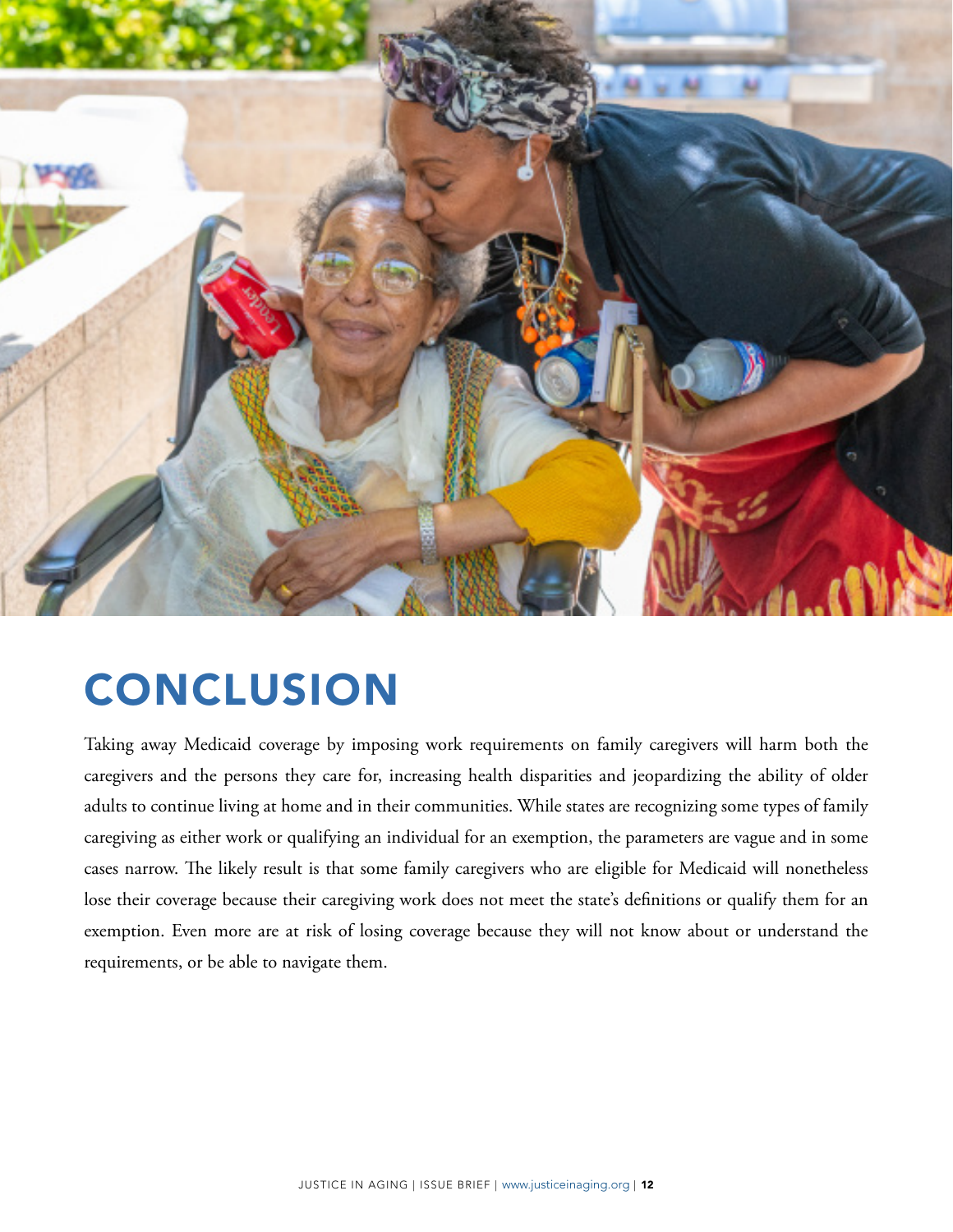#### **APPENDIX**

#### States that have expanded Medicaid (8)

| <b>STATE</b><br><b>Waiver Status</b>                                                   | <b>WORK REQUIREMENT</b><br>(4 states count caregiving hours)                                                                                                                                                                                            | <b>Exemption:</b><br><b>CAREGIVER</b>                                                                                                                                                                                                                                                                                    | <b>Exemption:</b><br><b>AGE</b> |
|----------------------------------------------------------------------------------------|---------------------------------------------------------------------------------------------------------------------------------------------------------------------------------------------------------------------------------------------------------|--------------------------------------------------------------------------------------------------------------------------------------------------------------------------------------------------------------------------------------------------------------------------------------------------------------------------|---------------------------------|
| <b>Arkansas</b><br>in effect                                                           | 80 hours/month                                                                                                                                                                                                                                          | "Caring for an incapacitated person"                                                                                                                                                                                                                                                                                     | $50+$                           |
| <u>Arizona</u><br>awaiting CMS approval                                                | 20 hours/week                                                                                                                                                                                                                                           | "Caregivers of a family member who is<br>enrolled in the Arizona Long Term Care<br>System"                                                                                                                                                                                                                               | $55+$                           |
| <b>Indiana</b><br>approved                                                             | 0-20 hours/week (phased in over<br>18 months) Including "caregiving<br>services for a non-dependent<br>relative or other person with a<br>chronic, disabling health condition,<br>including individuals receiving<br><b>FMLA to provide caregiving"</b> | "Beneficiaries who are a primary<br>caregiver of  a disabled dependent"                                                                                                                                                                                                                                                  | $60+$                           |
| <b>Kentucky</b><br>invalidated by court;<br>awaiting new CMS<br>decision <sup>20</sup> | 80 hours/month<br><b>Including "caregiving services for</b><br>a non-dependent relative or other<br>person with a chronic, disabling<br>health condition"                                                                                               | "Primary caregivers of a dependent,<br>including either a dependent minor<br>child or disabled adult dependent<br>(limited to only one exemption per<br>household)"                                                                                                                                                      | $65+$                           |
| <b>Michigan</b><br>awaiting CMS approval                                               | 80 hours/month                                                                                                                                                                                                                                          | "A caretaker of a dependent with<br>a disability who needs full-time<br>care based on a licensed medical<br>professional's order (this exemption<br>is allowed one time per household); A<br>caretaker of an incapacitated individual<br>even if the incapacitated individual is<br>not a dependent of the caretaker"    | $63+$                           |
| <b>New Hampshire</b><br>approved                                                       | 100 hours/month<br><b>Including "Caregiver services for</b><br>a nondependent relative or other<br>person with a disabling medical or<br>developmental condition."                                                                                      | "A parent or caretaker as identified in<br>RSA 167:82, II(g) where the required<br>care is considered necessary by a<br>licensed physician, APRN, board-<br>certified psychologist, physician<br>assistant, or licensed behavioral health<br>professional who shall certify the<br>duration that such care is required." | $65+$                           |
| <b>Ohio</b><br>awaiting CMS approval                                                   | 80 hours/month                                                                                                                                                                                                                                          | "Caring for a disabled/incapacitated<br>household member"                                                                                                                                                                                                                                                                | $50+$                           |
| <u>Virginia</u><br>(expansion takes effect<br>Jan. 2019) not yet<br>submitted to CMS   | 20-80 hours/month<br>(increases over time); Including<br>"Caregiving services for a non-<br>dependent relative or other person<br>with a chronic, disabling health<br>condition"                                                                        | "Primary caregiver for an adult<br>dependent with a disability or a non-<br>dependent relative"                                                                                                                                                                                                                          | $65+$                           |

**[BACK TO MAP](#page-5-0)**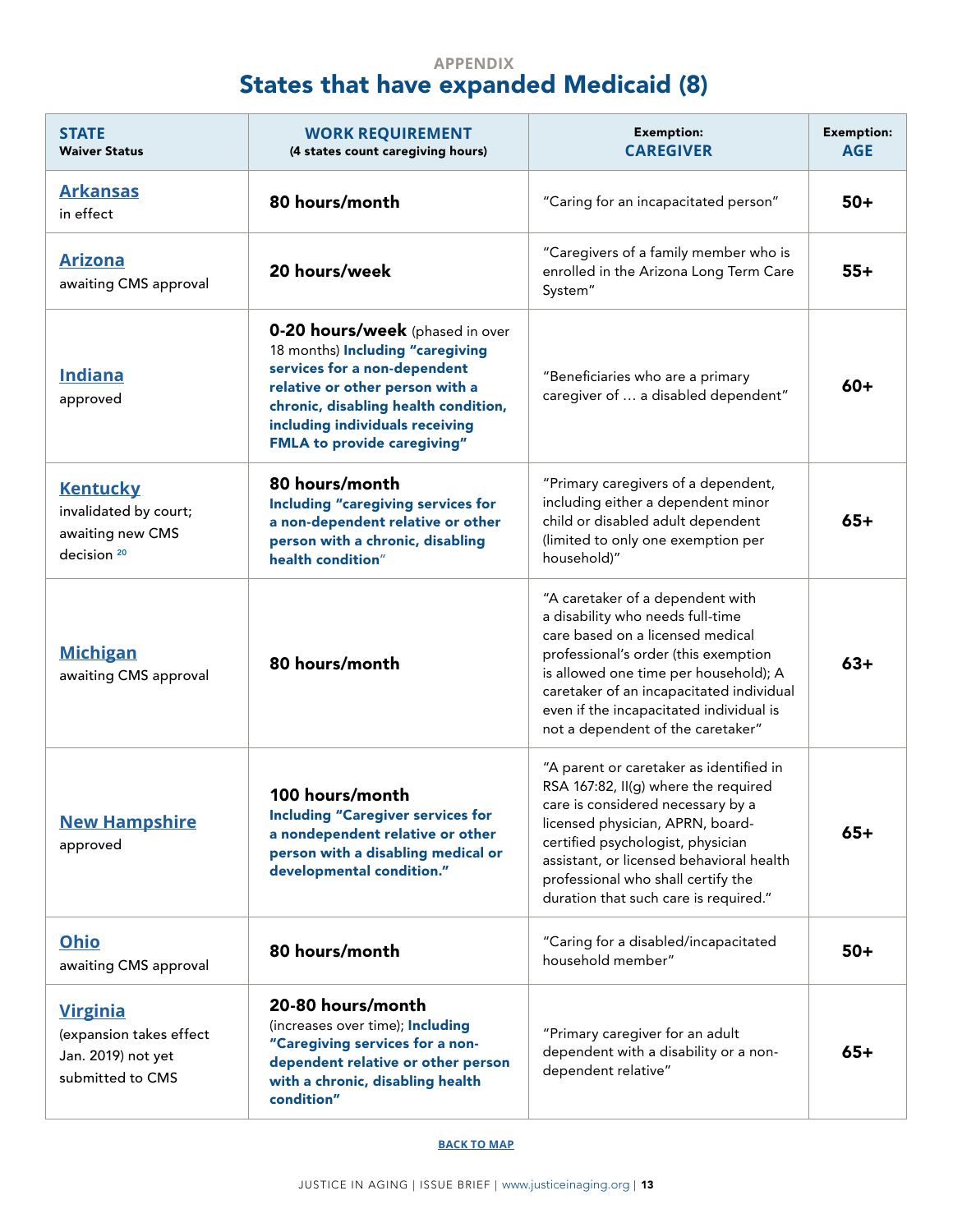#### **APPENDIX**

#### States that have not expanded Medicaid (9)

| <b>STATE</b><br><b>Waiver Status</b>                                    | <b>WORK REQUIREMENT</b><br>(1 state counts caregiving hours)                                                                                                                  | <b>Exemption:</b><br><b>CAREGIVER</b>                                                                                                                                                                                                     | <b>Exemption:</b><br><b>AGE</b> |
|-------------------------------------------------------------------------|-------------------------------------------------------------------------------------------------------------------------------------------------------------------------------|-------------------------------------------------------------------------------------------------------------------------------------------------------------------------------------------------------------------------------------------|---------------------------------|
| <b>Alabama</b><br>awaiting CMS approval                                 | 35 hours/week<br>20 a week for parents / caretakers with a<br>child under six                                                                                                 | "Anyone required to care for a<br>disabled child or adult"                                                                                                                                                                                | $60+$                           |
| <b>Kansas</b><br>awaiting CMS approval                                  | 20-30 hours/week<br>depending on number of adults and<br>whether children under six in household                                                                              | "Caretakers for dependent<br>children under six years or<br>those caring for a household<br>member who has a disability"<br>"Certain caretakers of KanCare<br>members 65 years and older<br>who meet criteria specified by<br>the State." | $65+$                           |
| <b>Maine</b><br>awaiting CMS approval                                   | 20 hours/week                                                                                                                                                                 | "Providing caregiver services<br>for an incapacitated adult"                                                                                                                                                                              | $65+$                           |
| <b>Mississippi</b><br>awaiting CMS approval                             | 20 hours/week                                                                                                                                                                 | "primary caregiver" for: "a<br>person diagnosed with a<br>mental illness"  "a disabled<br>family member"                                                                                                                                  | $65+$                           |
| <b>Oklahoma</b><br>not yet a formal<br>application                      | 80 hours/month                                                                                                                                                                | "A parent or caretaker<br>personally responsible for<br>the care of an incapacitated<br>person"                                                                                                                                           | $51+$                           |
| <b>South Dakota</b><br>(LIMITED TO 2 COUNTIES)<br>awaiting CMS approval | 80 hours/month<br>or achieve monthly milestones in<br>individualized employment and training<br>plan, which may include "Caregiving for<br>an elderly or disabled individual" | "Nonparent caretaker<br>relatives" and "Primary<br>caregivers of elderly or<br>disabled individuals living in<br>the caretaker's residence"                                                                                               | 60+                             |
| <b>Utah</b><br>awaiting CMS approval                                    | 30 hours/week<br>Or job search/training if not working                                                                                                                        | "Responsible for the care of an<br>incapacitated person"                                                                                                                                                                                  | 60+                             |
| <b>Tennessee</b><br>not yet submitted to CMS                            | 20 hours/week                                                                                                                                                                 | "Individuals who are providing<br>caregiver services for a<br>household member (child<br>or adult) with a disability or<br>incapacitation"                                                                                                | $65+$                           |
| <b>Wisconsin</b><br>approved                                            | 80 hours/month                                                                                                                                                                | "primary caregiver for a person<br>who cannot care for himself or<br>herself"                                                                                                                                                             | $50+$                           |

**[BACK TO MAP](#page-5-0)**